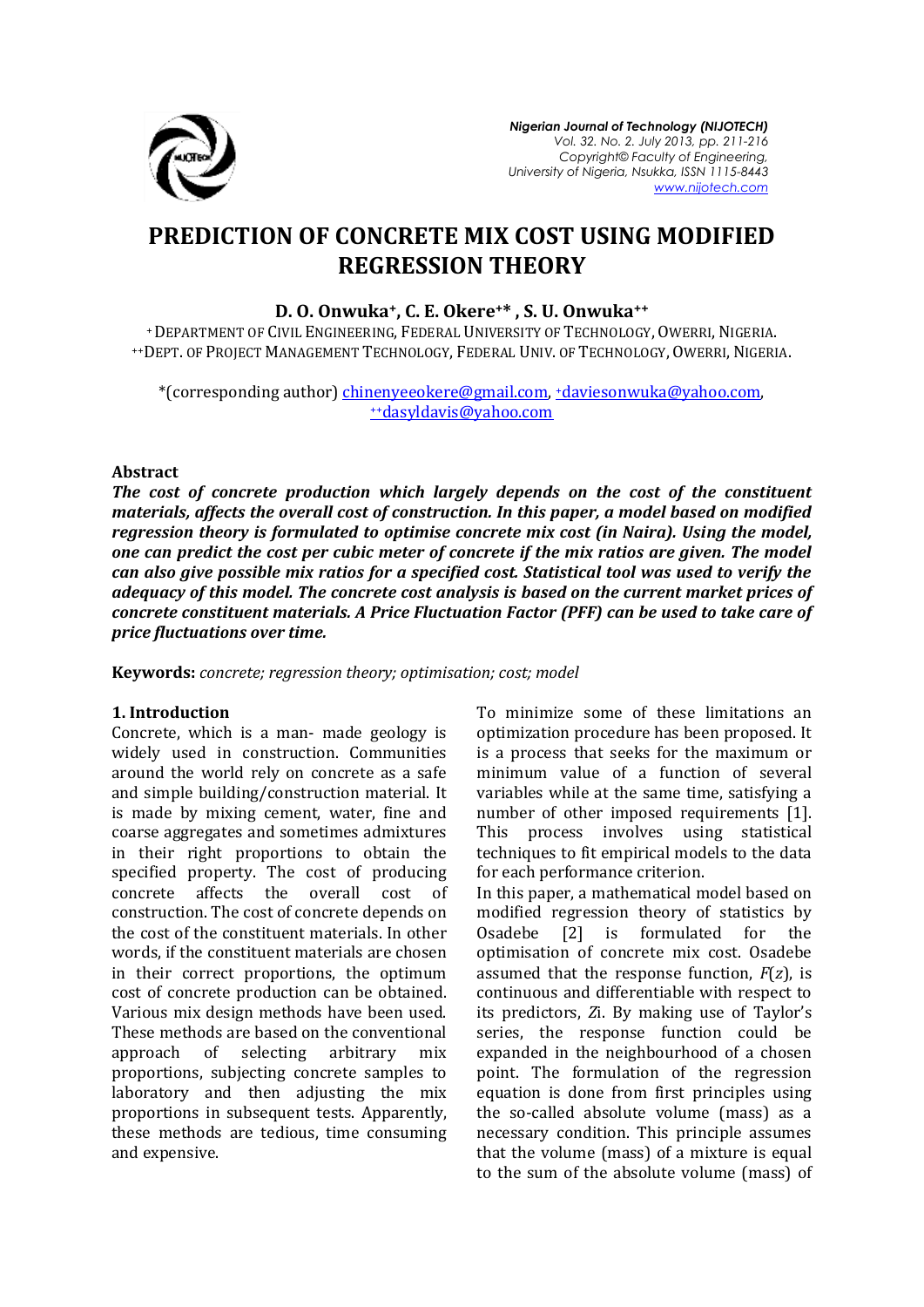all the constituent components. If the total quantity of concrete is designated *s*, then  $\Sigma$ <sub>*S*i</sub> = *s*. For concrete of four components, 1≤i≤4 and so in keeping with the principle of absolute volume (mass),  $s_1 + s_2 + s_3 + s_4 = s$  or  $s_1/s$  +  $s_2/s + s_3/s + s_4/s = s/s$  where  $z_i = s_i/s$  which is the fractional portion. This fractional portion or predictor is the ratio of the actual portions to the quantity of concrete. Some researchers have applied this method of optimisation and they came up with interesting results. Ogah used this method to study the shear modulus of rice husk ash concrete. The concrete components used are water, rice husk ash-45% slaked lime mix, river sand and crushed rock [3]. Mama and Osadebe [4] formulated models for prediction of compressive strength of sandcrete blocks using Scheffe's and Osadebe's optimization theories. The results of the predictions were comparatively analysed and it was found that the two models are acceptable. Onwuka et.al. [5] applied this method in prediction of concrete mix ratios for desired strength of concrete and vice versa. Okere et al.[6] generated a model for optimisation of modulus of rupture of concrete using this method. The details of this theory can be found in these references.

# **2. Methodology**

The cement used for the analysis was eagle cement brand of Ordinary Portland Cement conforming to BS 12 [7]. The fine aggregate used was river sand free from deleterious matters such as dirts, clay and organic matter. The fine aggregate falls into zone 3 of the grading curve. The coarse aggregate was normal weight and irregular shaped with a maximum size of 20mm. Both the fine and coarse aggregate were hard and durable, and conform to the specifications of BS 882 [8].

Portable drinking water was used for the analysis.

 Here, optimization method is used in formulating a mathematical model for predicting the cost per cubic metre of concrete. The model is based on the modified regression theory.

## *2.1 Formulation of cost optimisation model based on modified regression theory*

The polynomial equation is given by Osadebe [2].

$$
Y = \alpha_1 z_1 + \alpha_2 z_2 + \alpha_3 z_3 + \alpha_4 z_4 + \alpha_{12} z_1 z_2 + \alpha_{13} z_1 z_3 + \alpha_{14} z_1 z_4 + \alpha_{23} z_2 z_3 + \alpha_{24} z_2 z_4 + \alpha_{34} z_3 z_4
$$
\n(1)

In general, Eq.(1) is given as

$$
Y = \sum \alpha_i z_i + \sum \alpha_{ij} z_i z_j
$$
  
where  $1 \le i \le j \le 4$  (2)

Eqs. (1) and (2) are the optimization model equations.

Y is the response function at any point of observation,  $z_i$  is the predictor (ratio of the actual portions to the quantity of concrete) and  $\alpha_i$  is the coefficient of the optimization model equations.

Eq. (2) can be put in matrix form as  
\n
$$
[Y^{(n)}] = [Z^{(n)}](\alpha)
$$
\nRearranging Eq. (3) gives:  
\n
$$
\{\alpha\} = [Z^{(n)}]^{-1}[Y^{(n)}]
$$
\n(4)

An existing optimisation method proposed by Scheffe [9] was used in obtaining the actual portion or component which is the starting point for the experimental part of this modified regression theory. In order to satisfy the requirement that the sum of all the components of a mixture must produce a unit product, a component transformation was carried out using the following relationship:  $[Z] = [A] [X]$  (5)

where  $[Z]$  = matrix of actual component proportions

[X] = matrix of pseudo components proportions

[A] = matrix of coefficients

The pseudo and actual components of concrete were determined and presented in Table 1 [10].

The actual mix proportions, **s<sup>i</sup> (n)** and the corresponding fractional portions,  $z_i^{(n)}$  are presented in Table 2.

The actual components  $S_i$  (from Table 2) were converted to actual mix ratios in kg per cubic metre of concrete as shown in Table 4.

The values of  $Y^{(n)}$  matrix are determined from the cost analysis shown in Table 5 and presented in Table 6.

With the values of the matrices  $Y^{(n)}$  and  $Z^{(n)}$ known, it is easy to determine the values of the constant coefficients of Eq. (4). These values of the fractional portions  $Z^{(n)}$  were used to develop  $Z^{(n)}$  matrix presented in Table 3.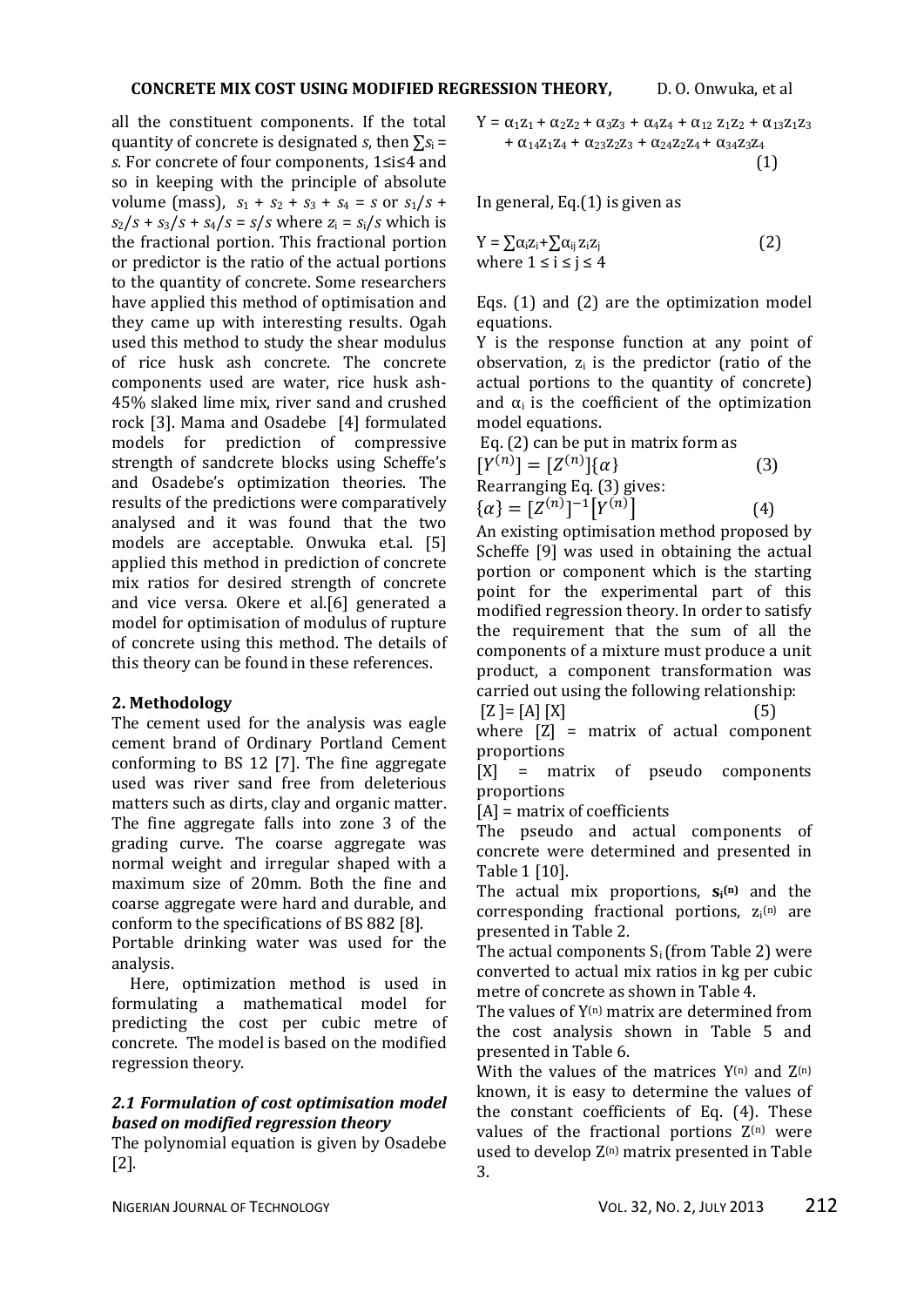| N  | $X_1$            | $X_2$            | $X_3$        | $X_4$            | Response       | ັ<br>${\rm Z_1}$ | $Z_2$        | $Z_3$ | $\mathrm{Z}_4$ |
|----|------------------|------------------|--------------|------------------|----------------|------------------|--------------|-------|----------------|
| 1  | $\mathbf{1}$     | $\mathbf{0}$     | $\theta$     | $\boldsymbol{0}$ | $Y_1$          | 0.549            | 1            | 2     | 4              |
| 2  | $\Omega$         | $\mathbf{1}$     | $\theta$     | $\theta$         | $Y_2$          | 0.501            | 1            | 2.5   | 6              |
| 3  | $\theta$         | $\boldsymbol{0}$ | $\mathbf{1}$ | 0                | $Y_3$          | 0.45             | $\mathbf 1$  | 3     | 5.5            |
| 4  | $\theta$         | 0                | $\theta$     | 1                | $Y_4$          | 0.6              | 1            | 1.5   | 3.5            |
| 5  | 0.5              | $0.5\,$          | $\theta$     | $\theta$         | $Y_{12}$       | 0.525            | 1            | 2.25  | 5              |
| 6  | 0.5              | $\mathbf{0}$     | 0.5          | $\theta$         | $Y_{13}$       | 0.449            | 1            | 2.5   | 4.75           |
| 7  | 0.5              | $\boldsymbol{0}$ | $\theta$     | $0.5\,$          | $Y_{14}$       | 0.575            | $\mathbf 1$  | 1.75  | 3.75           |
| 8  | 0                | $0.5\,$          | 0.5          | $\theta$         | $Y_{23}$       | 0.475            | $\mathbf{1}$ | 2.75  | 5.75           |
| 9  | $\theta$         | 0.5              | $\theta$     | 0.5              | $Y_{24}$       | 0.551            | $\mathbf{1}$ | 2     | 4.75           |
| 10 | $\theta$         | 0                | 0.5          | 0.5              | $Y_{34}$       | 0.525            | 1            | 2.25  | 4.5            |
|    | Control points   |                  |              |                  |                |                  |              |       |                |
| 11 | 0.5              | 0.25             | 0.25         | $\theta$         | C <sub>1</sub> | 0.5125           | 1            | 2.375 | 4.875          |
| 12 | 0.25             | 0.25             | 0.25         | 0.25             | C <sub>2</sub> | 0.525            | 1            | 2.25  | 4.75           |
| 13 | $\theta$         | 0.25             | 0.25         | 0.5              | C <sub>3</sub> | 0.5375           | $\mathbf{1}$ | 2.125 | 4.625          |
| 14 | $\theta$         | 0.25             | $\theta$     | 0.75             | C <sub>4</sub> | 0.575            | 1            | 1.75  | 4.125          |
| 15 | 0.75             | $\mathbf{0}$     | 0.25         | $\theta$         | C <sub>5</sub> | 0.525            | $\mathbf{1}$ | 2.25  | 4.375          |
| 16 | $\Omega$         | 0.5              | 0.25         | 0.25             | C <sub>6</sub> | 0.5125           | $\mathbf{1}$ | 2.375 | 5.25           |
| 17 | 0.25             | $\boldsymbol{0}$ | 0.5          | 0.25             | C <sub>7</sub> | 0.5125           | $\mathbf{1}$ | 2.375 | 4.625          |
| 18 | 0.75             | 0.25             | $\theta$     | $\Omega$         | $\mathrm{C}_8$ | 0.5375           | 1            | 2.125 | 4.5            |
| 19 | $\theta$         | 0.75             | 0.25         | $\theta$         | $\mathsf{C}_9$ | 0.4875           | $\mathbf{1}$ | 2.625 | 5.875          |
| 20 | $\boldsymbol{0}$ | 0.4              | 0.4          | 0.2              | $C_{10}$       | 0.5              | $\mathbf 1$  | 2.5   | 5.3            |

*Table 1. Pseudo Components with their corresponding Actual Component Values.*

*Table 2. Values of actual mix proportions and the corresponding fractional portions*

| N  | S <sub>1</sub> | S2 | S <sub>3</sub> | S4   | S      | <b>RESPONSE</b> | Z1       | Z2       | Z3       | Z4       |
|----|----------------|----|----------------|------|--------|-----------------|----------|----------|----------|----------|
| 1  | 0.549          |    | 2              | 4    | 7.549  | $Y_1$           | 0.072725 | 0.132468 | 0.264936 | 0.529872 |
| 2  | 0.501          |    | 2.5            | 6    | 10.001 | $Y_2$           | 0.050095 | 0.09999  | 0.249975 | 0.59994  |
| 3  | 0.45           |    | 3              | 5.5  | 9.95   | $Y_3$           | 0.045226 | 0.100503 | 0.301508 | 0.552764 |
| 4  | 0.6            |    | 1.5            | 3.5  | 6.6    | $Y_4$           | 0.090909 | 0.151515 | 0.227273 | 0.530303 |
| 5  | 0.525          |    | 2.25           | 5    | 8.775  | $Y_{12}$        | 0.059829 | 0.11396  | 0.25641  | 0.569801 |
| 6  | 0.499          |    | 2.5            | 4.75 | 8.749  | $Y_{13}$        | 0.057035 | 0.114299 | 0.285747 | 0.542919 |
| 7  | 0.575          |    | 1.75           | 3.75 | 7.075  | $Y_{14}$        | 0.081272 | 0.141343 | 0.24735  | 0.530035 |
| 8  | 0.475          |    | 2.75           | 5.75 | 9.975  | $Y_{23}$        | 0.047619 | 0.100251 | 0.275689 | 0.576441 |
| 9  | 0.551          |    | 2              | 4.75 | 8.301  | $Y_{24}$        | 0.066378 | 0.120467 | 0.240935 | 0.57222  |
| 10 | 0.525          |    | 2.25           | 4.5  | 8.275  | $Y_{34}$        | 0.063444 | 0.120846 | 0.271903 | 0.543807 |

# *Table 3. Z (n) matrix*

| Z <sub>1</sub> | Z <sub>2</sub> | Z <sub>3</sub> | Z4       | Z1Z2     | Z <sub>1</sub> Z <sub>3</sub> | Z1Z4     | Z2Z3     | <b>Z2Z4</b> | Z3Z4     |
|----------------|----------------|----------------|----------|----------|-------------------------------|----------|----------|-------------|----------|
| 0.072725       | 0.132468       | 0.264936       | 0.529872 | 0.009634 | 0.019267                      | 0.038535 | 0.035095 | 0.070191    | 0.140382 |
| 0.050095       | 0.09999        | 0.249975       | 0.59994  | 0.005009 | 0.012522                      | 0.030054 | 0.024995 | 0.059988    | 0.14997  |
| 0.045226       | 0.100503       | 0.301508       | 0.552764 | 0.004545 | 0.013636                      | 0.024999 | 0.030302 | 0.055554    | 0.166662 |
| 0.090909       | 0.151515       | 0.227273       | 0.530303 | 0.013774 | 0.020661                      | 0.048209 | 0.034435 | 0.080349    | 0.120523 |
| 0.059829       | 0.11396        | 0.25641        | 0.569801 | 0.006818 | 0.015341                      | 0.034091 | 0.029221 | 0.064935    | 0.146103 |
| 0.057035       | 0.114299       | 0.285747       | 0.542919 | 0.006519 | 0.016298                      | 0.030965 | 0.032661 | 0.062055    | 0.155137 |
| 0.081272       | 0.141343       | 0.24735        | 0.530035 | 0.011487 | 0.020103                      | 0.043077 | 0.034961 | 0.074917    | 0.131104 |
| 0.047619       | 0.100251       | 0.275689       | 0.576441 | 0.004774 | 0.013128                      | 0.02745  | 0.027638 | 0.057789    | 0.158919 |
| 0.066378       | 0.120467       | 0.240935       | 0.57222  | 0.007996 | 0.015993                      | 0.037983 | 0.029025 | 0.068934    | 0.137868 |
| 0.063444       | 0.120846       | 0.271903       | 0.543807 | 0.007667 | 0.017251                      | 0.034501 | 0.032858 | 0.065717    | 0.147863 |

*Table 4. Mix ratios in kg per cubic metre of concrete*

| S/n | Water  | <b>Cement</b> | Fine aggregates | <b>Coarse aggregates</b> |
|-----|--------|---------------|-----------------|--------------------------|
|     | 174.83 | 317.88        | 635.76          | 1271.52                  |
|     | 120    | 240           | 600             | 1440                     |
| 3   | 108.54 | 241.2         | 723.6           | 1326.6                   |
| 4   | 218.2  | 363.6         | 545.4           | 1272.6                   |
| 5   | 143.59 | 273.5         | 615.37          | 1367.5                   |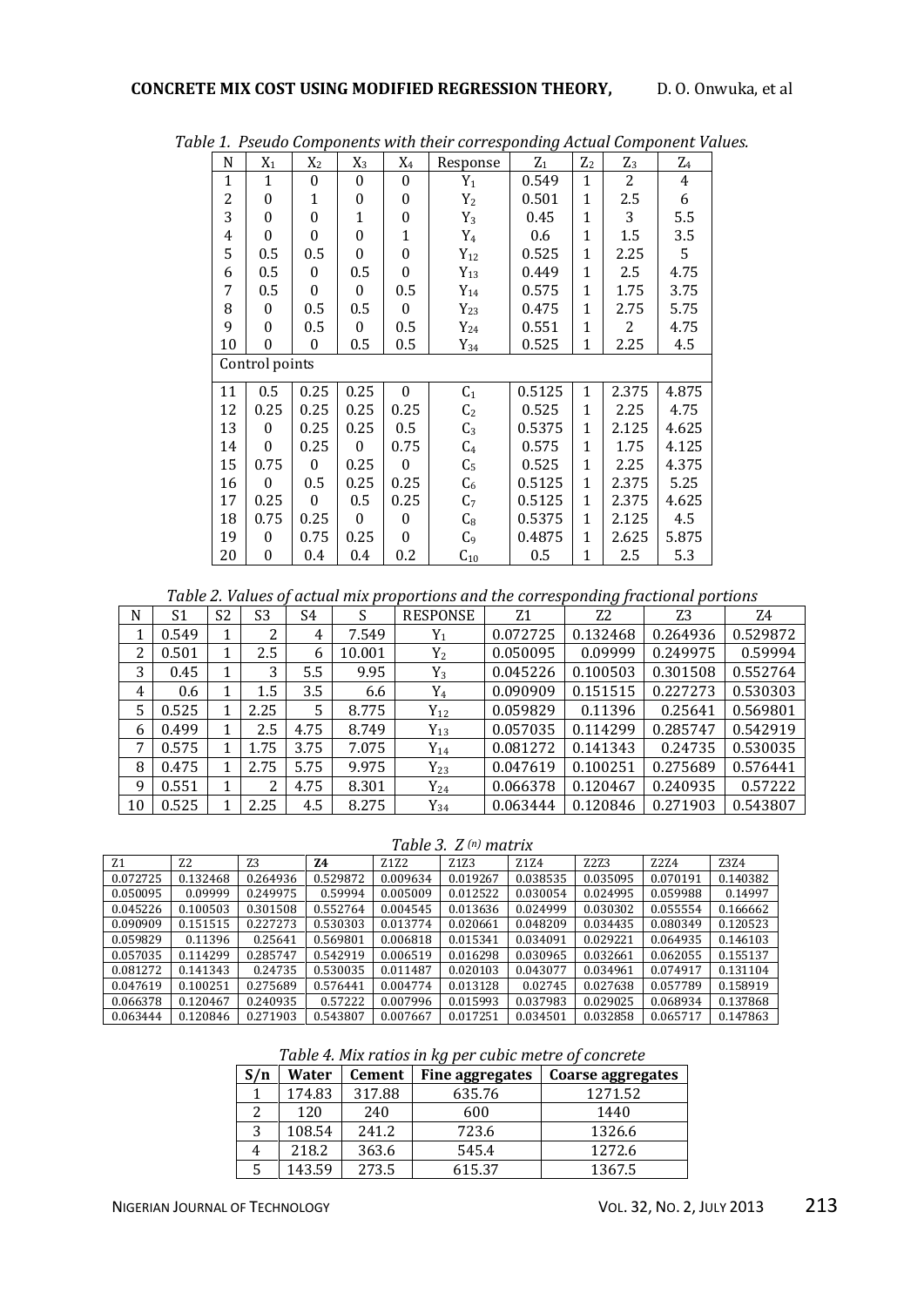## **CONCRETE MIX COST USING MODIFIED REGRESSION THEORY,** D. O. Onwuka, et al

| S/n | Water   | Cement        | Fine aggregates | Coarse aggregates |
|-----|---------|---------------|-----------------|-------------------|
| 6   | 137.14  | 274.28        | 685.7           | 1302.83           |
| 7   | 195.05  | 339.22        | 593.64          | 1272.08           |
| 8   | 114.28  | 240.6         | 661.65          | 1383.45           |
| 9   | 159.04  | 289.16        | 578.32          | 1373.51           |
| 10  | 152.27  | 290.03        | 625.57          | 1305.14           |
|     | CONTROL | <b>POINTS</b> |                 |                   |
| 11  | 140.37  | 273.89        | 650.49          | 1335.21           |
| 12  | 147.8   | 281.52        | 633.42          | 1337.22           |
| 13  | 155.65  | 289.59        | 615.38          | 1339.35           |
| 14  | 185.24  | 322.15        | 563.76          | 1328.87           |
| 15  | 154.6   | 294.48        | 622.58          | 1288.35           |
| 16  | 134.61  | 262.65        | 623.79          | 1375.9            |
| 17  | 144.49  | 281.94        | 669.61          | 1303.97           |
| 18  | 158.04  | 294.03        | 624.81          | 1323.14           |
| 19  | 117.15  | 240.3         | 630.79          | 1411.76           |
| 20  | 129.03  | 258.06        | 645.15          | 1367.72           |

*Table 5. Current market prices of concrete components*

| Components of concrete | Unit cost (Naira per kg) |
|------------------------|--------------------------|
| Cement                 | 36                       |
| Fine Aggregate         | 0.833                    |
| Coarse Aggregate       | 6.25                     |
| Water                  | 3.50                     |

*Table 6. Cost estimate (in Naira) per cubic metre of concrete of the different mix ratios*

| S/n            | Water  | Cement    | Fine                  | Coarse    | Response       | Total      |
|----------------|--------|-----------|-----------------------|-----------|----------------|------------|
|                |        |           | Aggregate             | Aggregate | Symbol         | (response) |
| $\mathbf{1}$   | 611.91 | 11,443.68 | 529.80                | 7,947     | $Y_1$          | 20,532.39  |
| $\overline{2}$ | 420    | 8,640     | 500                   | 9,000     | $Y_2$          | 18,560     |
| 3              | 379.89 | 8,683.2   | 603                   | 8,291.25  | $Y_3$          | 17,957.34  |
| 4              | 763.7  | 13,089.6  | 454.5                 | 7,953.75  | $Y_4$          | 22,261.55  |
| 5              | 502.56 | 9,846     | 512.81                | 8,546.88  | $Y_{12}$       | 19,408.25  |
| 6              | 479.99 | 9,874.08  | 571.42                | 8,142.69  | $Y_{13}$       | 19,068.18  |
| 7              | 682.68 | 12,211.92 | 494.7                 | 7,950.5   | $Y_{14}$       | 21,339.80  |
| 8              | 399.98 | 8,661.6   | 551.38                | 8,646.56  | $Y_{23}$       | 18,259.52  |
| 9              | 556.64 | 10,409.76 | 481.93                | 8,584.44  | $Y_{24}$       | 20,032.77  |
| 10             | 532.95 | 10,441.08 | 543.81                | 8,157.13  | $Y_{34}$       | 19,674.97  |
|                |        |           | <b>CONTROL POINTS</b> |           |                |            |
| 11             | 491.30 | 9,860.04  | 542.08                | 8,345.06  | C <sub>1</sub> | 19,238.48  |
| 12             | 517.3  | 10,134.72 | 527.85                | 8,357.63  | C <sub>2</sub> | 19,537.5   |
| 13             | 544.78 | 10,425.29 | 512.82                | 8,370.94  | $C_3$          | 19,853.78  |
| 14             | 648.34 | 11,597.4  | 469.8                 | 8,305.44  | C <sub>4</sub> | 21,020.98  |
| 15             | 541.1  | 10,601.28 | 552.15                | 8,052.19  | C <sub>5</sub> | 19,746.72  |
| 16             | 471.13 | 9,455.4   | 519.83                | 8,599.38  | $C_6$          | 19,045.74  |
| 17             | 505.72 | 10,149.84 | 558.01                | 8,149.81  | C <sub>7</sub> | 19,363.38  |
| 18             | 553.14 | 10,585.08 | 520.68                | 8,269.63  | C <sub>8</sub> | 19,928.53  |
| 19             | 410.03 | 8650.8    | 525.66                | 8,823.50  | C <sub>9</sub> | 18,409.99  |
| 20             | 451.61 | 9,290.16  | 537.63                | 8,548.25  | $C_{10}$       | 18,827.65  |

#### *2.2 Cost analysis*

The current market prices of concrete constituent materials were obtained and presented in Table 5. They were used to determine the total cost of producing one cubic meter (1m3) of concrete in naira for the different mix ratios and presented in Table 6. In case of price fluctuations over time, the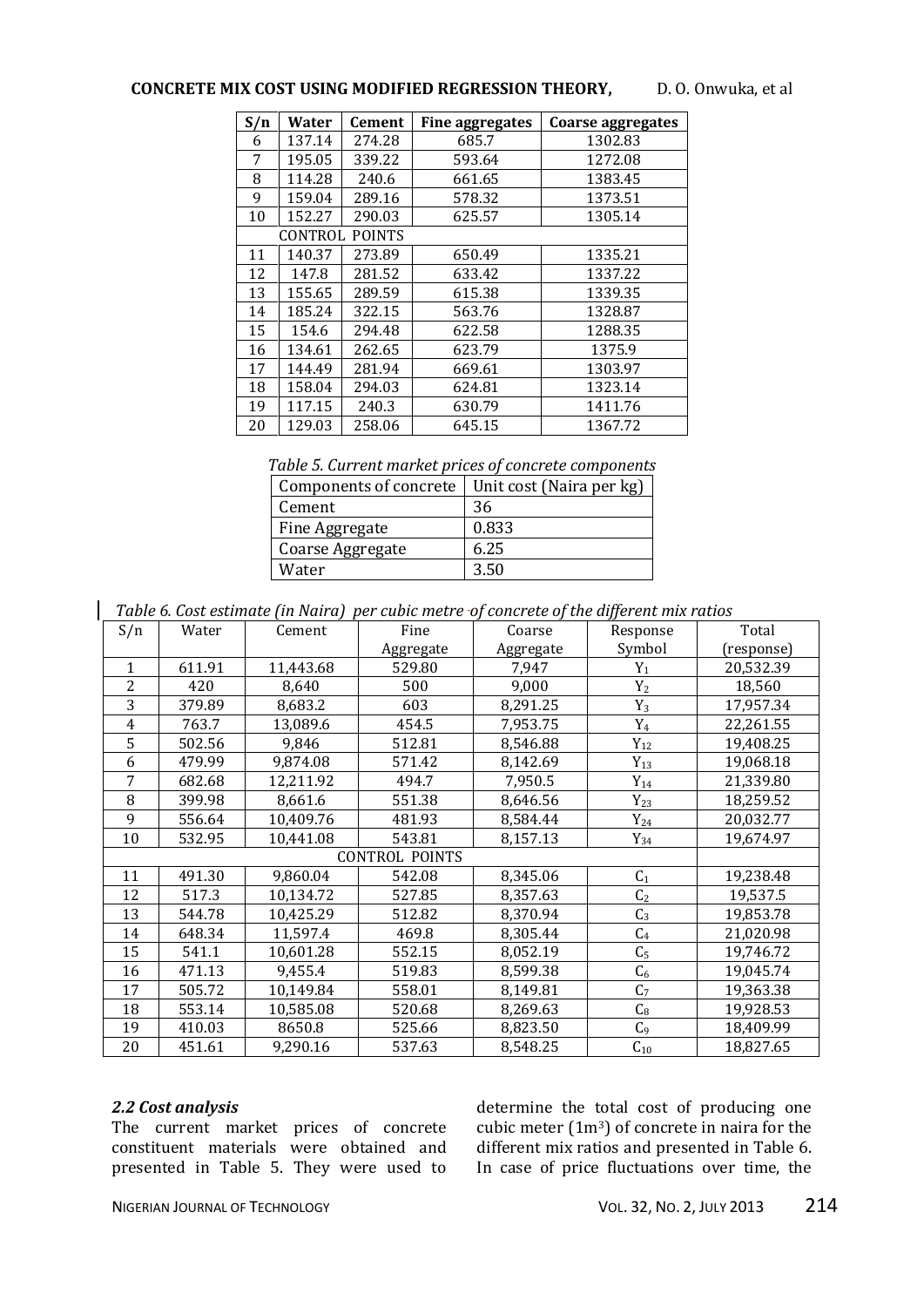current prices of concrete components can be obtained by the base prices with a price fluctuation factor (PFF) given in Table 7.

| Table 7. Optimul values of FFF for years 1-10 |            |
|-----------------------------------------------|------------|
| Number of years                               | <b>PFF</b> |
| Year 1                                        | 1.2326     |
| Year 2                                        | 1.4638     |
| Year 4                                        | 1.9300     |
| Year 6                                        | 2.3939     |
| Year 8                                        | 3.3260     |
| Year 10                                       | 3.3260     |
|                                               |            |

| Table 7. Optimal values of PFF for years 1-10 |  |  |  |
|-----------------------------------------------|--|--|--|
|                                               |  |  |  |

Source: [11]

## **3. Results and analysis**

The result of the cost analysis for one cubic meter of concrete is presented in Table 6.

*3.1 Determination of the optimisation model based on modified regression theory* Substituting the values of  $Y^{(n)}$  from analytical results presented in Table 6 into Eq. (4) gives the following values of the coefficients of the model developed i.e. Eq. (1).

| $\alpha_1$ = 114714543.6              | $\alpha_2$ = 64270735.28                      |
|---------------------------------------|-----------------------------------------------|
| $\alpha_3$ = 1191745.736              | $\alpha_4$ = 15118.84211                      |
| $\alpha_5$ = -350499099.3             | $\alpha_6$ = -92526209.43                     |
| $\alpha_7$ = -114967885               | $\alpha_8$ = -82854529.25                     |
| $\alpha_9$ = -63989091.39             | $\alpha_{10}$ = -1216198.133                  |
|                                       | Substituting the values of these coefficients |
| into Eq.(4) yields:                   |                                               |
|                                       | $Y = 114714543.6Z_1 + 64270735.28Z_2 +$       |
| 1191745.736 $Z_3$ + 15118.84211 $Z_4$ |                                               |
|                                       | 25010000027                                   |

– 350499099.3Z1Z<sup>2</sup> – 92526209.43Z1Z<sup>3</sup> – 114967885Z1Z4–82854529.25Z2Z<sup>3</sup> – 63989091.39 $Z_2Z_4$  –1216198.133 $Z_3Z_4$  (6)

Eq. (6) is the modified mathematical model for cost per cubic meter of concrete

# *3.2 Test of the adequacy of the model*

The model equation was tested for adequacy against the controlled results. The statistical hypothesis for this mathematical model is as follows:

*Null Hypothesis (H0):* There is no significant difference between the analytical and the predicted results at an  $\alpha$ -level of 0.5.

*Alternative Hypothesis (H1):* There is a significant difference between the analytical and predicted results at an  $\alpha$ -level of 0.05.

The fisher test statistic was used for this test [12]. The predicted values  $(Y_{predicted})$  for the test control points were obtained by substituting the values of  $Z_1$  from (Table 3) into the model equation i.e. Eq. (6). These values were compared with the analytical result  $(Y_{observed})$  given in (Table 6).

# *3.3 Fisher Test*

For this test, the parameter y, is evaluated using the following equation:

$$
y = \frac{\sum Y}{n}
$$
 (7)

where Y is the response and n the number of responses.

Using variance,

$$
S^{2} = \left[\frac{1}{n-1}\right] \left[\sum (Y - y)^{2}\right] \text{ and } y
$$

$$
= \frac{\sum Y}{n} \text{ for } 1 \leq i
$$

$$
\leq n \tag{8}
$$

The Fisher statistics test computations for the controlled points are presented on Table 8.

| Response       | $Y_{(observed)}$           | $Y_{(predicted)}$              | $Y_{\text{(obs)}} - y_{\text{(obs)}}$ | $Y_{\rm (pre)}\text{-}y_{\rm (pre)}$ | $Y_{\text{(obs)}}$ -y $_{\text{(obs)}}^2$ | $(Y_{(\text{pre})} - y_{(\text{pre})})^2$ |
|----------------|----------------------------|--------------------------------|---------------------------------------|--------------------------------------|-------------------------------------------|-------------------------------------------|
| Symbol         |                            |                                |                                       |                                      |                                           |                                           |
| C <sub>1</sub> | 19,238.48                  | 19238.89                       | $-258.795$                            | $-260.295$                           | 66974.852                                 | 67753.49                                  |
| C <sub>2</sub> | 19,537.50                  | 19537.79                       | 40.225                                | 38.605                               | 1618.0506                                 | 1490.346                                  |
| $C_3$          | 19,853.78                  | 19853.72                       | 356.505                               | 354.535                              | 127095.815                                | 125695.1                                  |
| C <sub>4</sub> | 21,020.98                  | 21019.21                       | 1523.705                              | 1520.025                             | 2321676.93                                | 2310476                                   |
| C <sub>5</sub> | 19,746.72                  | 19747.46                       | 249.445                               | 248.275                              | 62222.808                                 | 61640.48                                  |
| C <sub>6</sub> | 19,045.74                  | 19064.67                       | -451.535                              | -434.515                             | 203883.856                                | 188803.3                                  |
| C <sub>7</sub> | 19,363.38                  | 19363.84                       | $-133.895$                            | $-135.345$                           | 17927.8710                                | 18318.27                                  |
| C <sub>8</sub> | 19,928.53                  | 19928.3                        | 431.255                               | 429.115                              | 185980.875                                | 184139.7                                  |
| C <sub>9</sub> | 18,409.99                  | 18410.1                        | $-1087.285$                           | $-1089.09$                           | 1182188.67                                | 1186106                                   |
| $C_{10}$       | 18,827.65                  | 18827.87                       | $-669.625$                            | $-671.315$                           | 448397.641                                | 450663.8                                  |
| Sum            | 194972.75                  | 194991.9                       |                                       |                                      | 4617967.37                                | 4595087                                   |
| Mean           | $y_{(obs)} =$<br>19,497.27 | $y_{\rm (pre)} =$<br>19,499.19 |                                       |                                      |                                           |                                           |

*Table 8. F-Statistics for the controlled points*